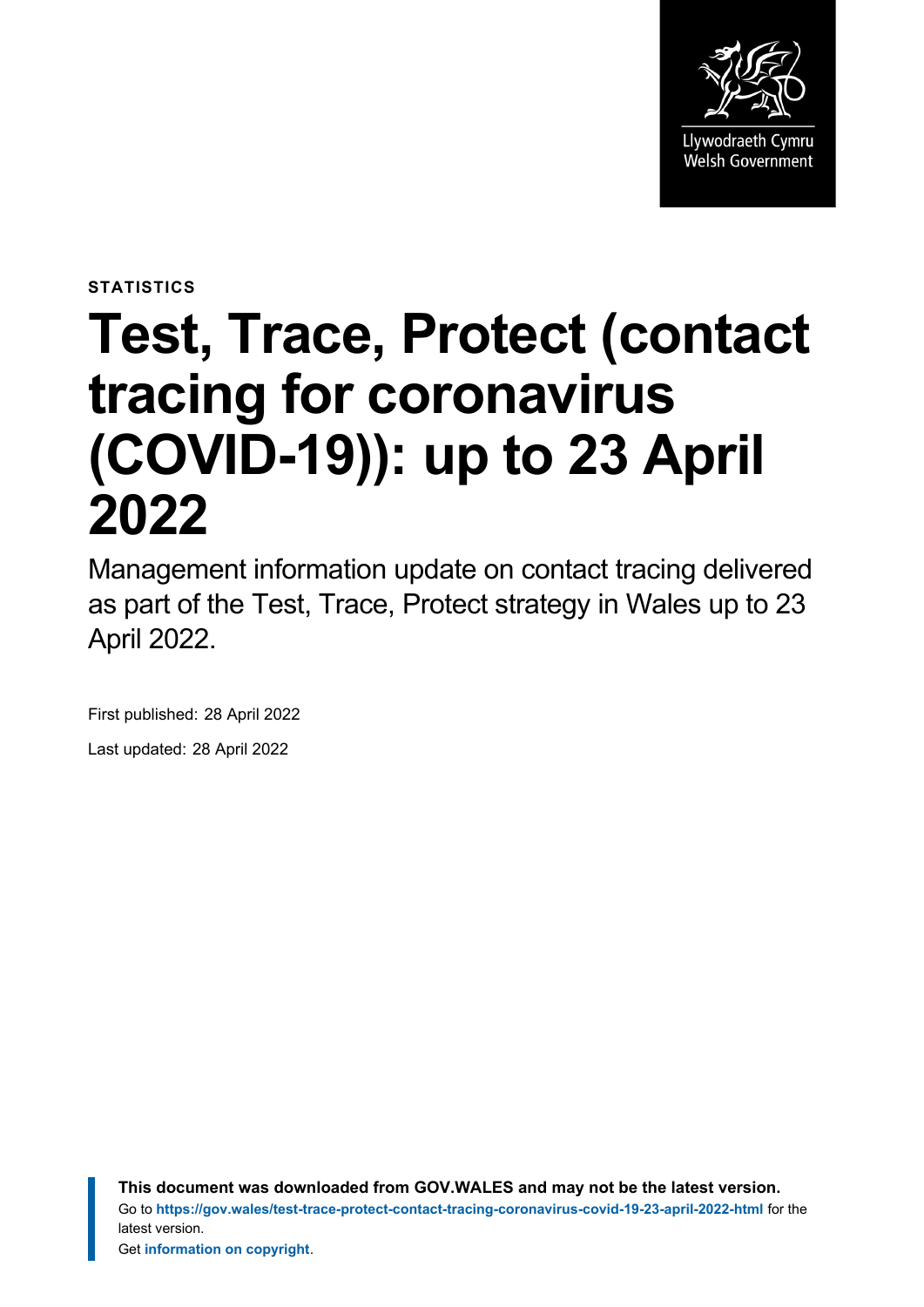# **Contents**

| <b>Main points</b>                                   |
|------------------------------------------------------|
| <b>Analysis</b>                                      |
| <b>Timeline of events effecting these statistics</b> |
| <b>Data</b>                                          |
| <b>Glossary</b>                                      |
| <b>Measuring the data</b>                            |
| <b>Strengths and limitations</b>                     |
| <b>Related links</b>                                 |
| <b>Quality and methodology information</b>           |
| <b>Next Update</b>                                   |
| <b>Contact details</b>                               |
|                                                      |

In line with the principles of the **[transition from pandemic to endemic](https://gov.wales/wales-long-term-covid-19-transition-pandemic-endemic)**, we are reducing the frequency of some of our regular COVID-19 statistical reporting. As a result, this report has moved to a fortnightly publication schedule.

**This document was downloaded from GOV.WALES and may not be the latest version.** Go to **<https://gov.wales/test-trace-protect-contact-tracing-coronavirus-covid-19-23-april-2022-html>** for the latest version. Get **[information on copyright](https://gov.wales/copyright-statement)**.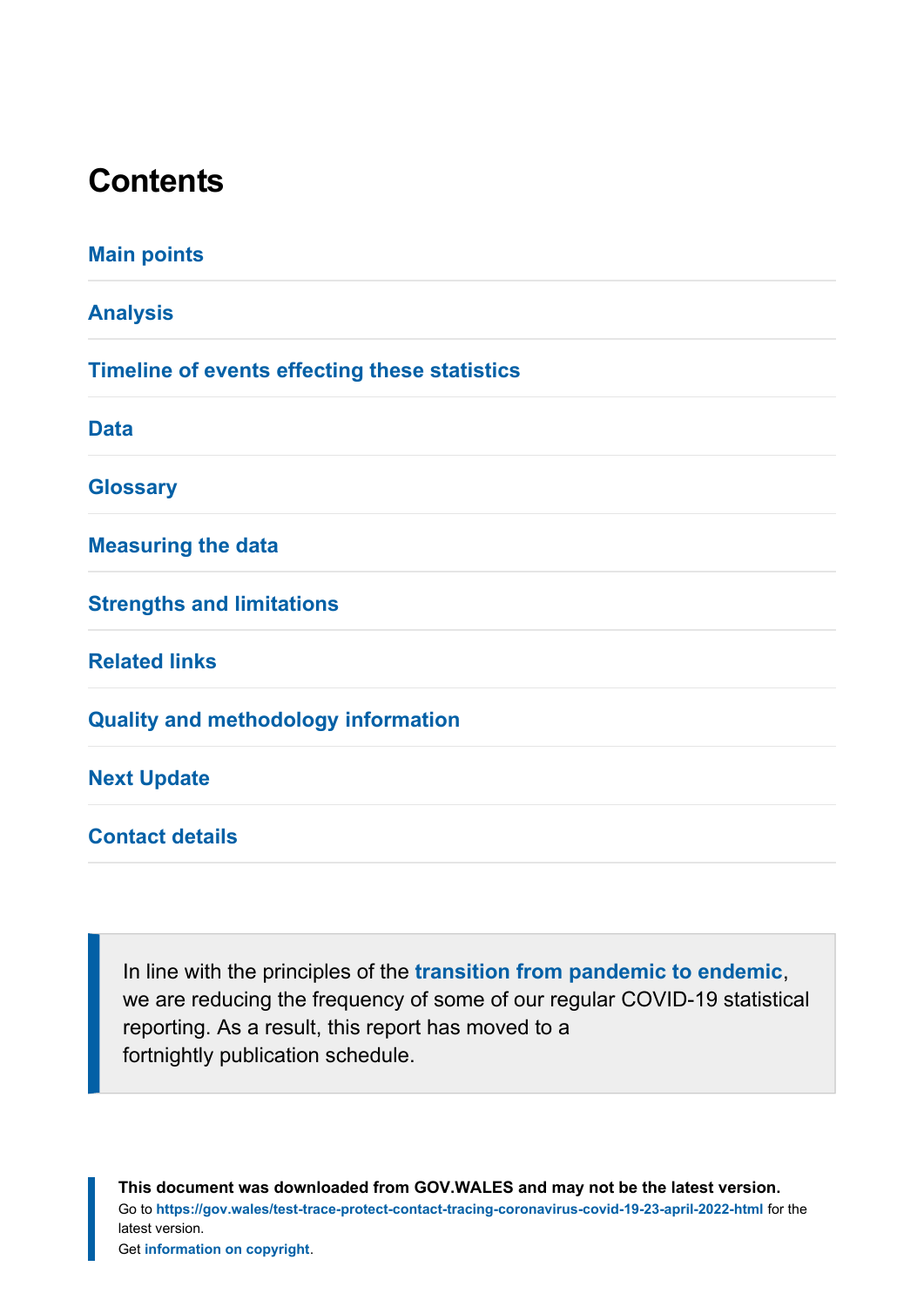# <span id="page-2-0"></span>**Main points**

As of 17 March 2022 all contacts are sent automatic text messages notifying them that they are a close contact and directing them to the appropriate advice. As such all measures regarding close contacts successfully reached have been removed from this publication.

In the latest week (17 to 23 April 2022):

- there were 11,663 positive cases eligible for follow-up, of which 9,940 (85.2%) were reached and asked to provide details of their close contacts\*
- there were 10,690 close contacts eligible for follow-up
- 8,680 (81.2%) of the close contacts were household contacts
- there were 1,372 positive cases and 717 close contacts not eligible for follow up

In total, since 21 June 2020:

- there were 1,059,463 positive cases that were eligible for follow-up, of which 977,933 (92.3%) were reached and asked to provide details of their recent contacts
- there were 1,611,021 close contacts eligible for follow-up
- there have been 121,817 positive cases and 172,00 close contacts not eligible for follow-up

\*The latest data point for the overall proportion of positive cases reached is often subject to upward revision due to cases being reached after the data has been extracted. This means that, while the data currently imply 85.2% of cases were reached in the week to 23 April, subsequent data may show that the total proportion was actually higher.

This data is management information provided to the Welsh Government by the NHS Wales Informatics Service. We are publishing this to provide a weekly summary of contact tracing activity in Wales during the coronavirus (COVID-19) pandemic. This data has not undergone the same level of quality assurance as official statistics and the data may be subject to future revisions.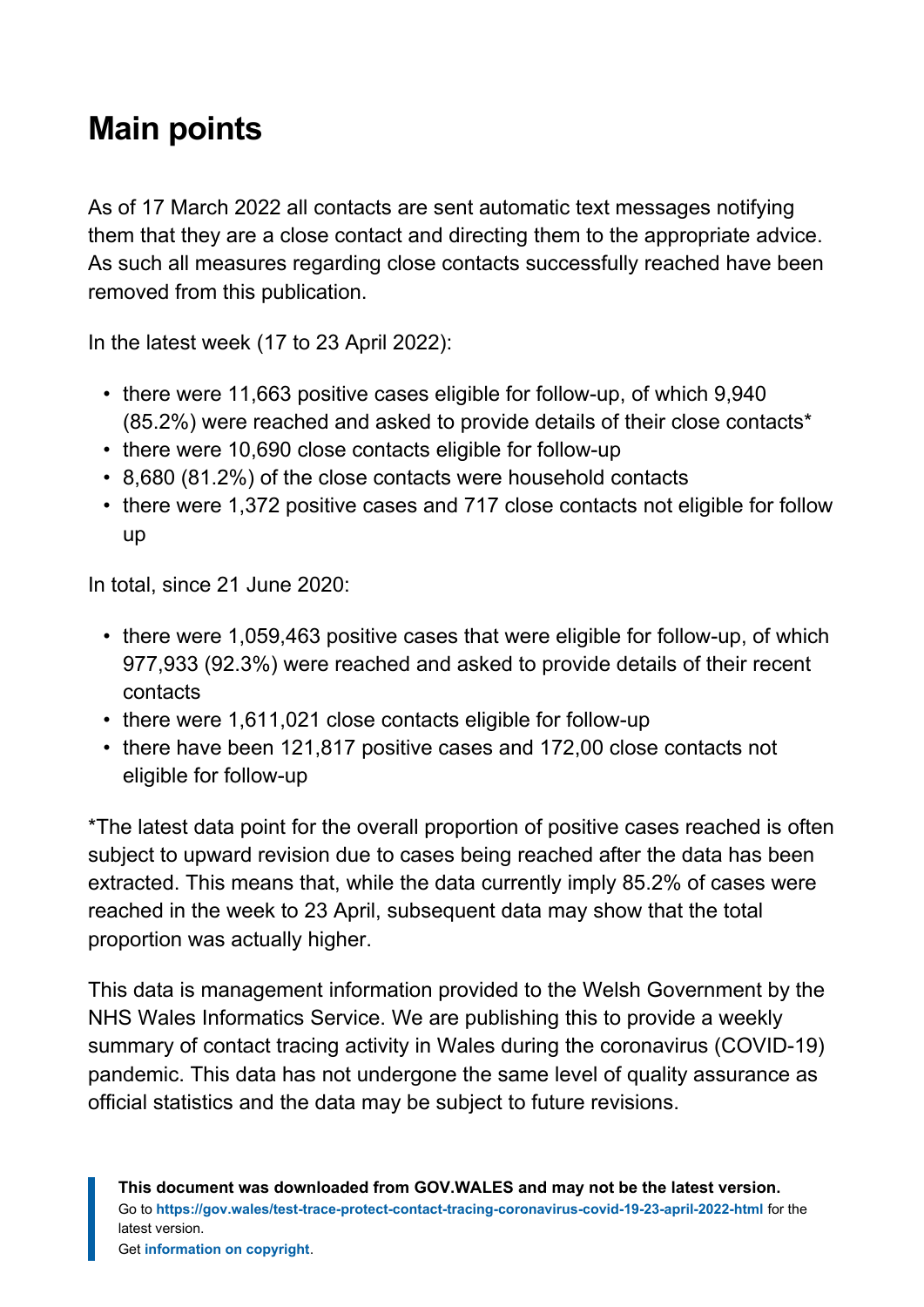# <span id="page-3-0"></span>**Analysis**

Chart 1 shows the daily number of positive cases and close contacts eligible for follow up. Variation between days reflects differences in demand on the system (for example the number of tests performed). More information is given in the **[quality and methodology section](#page-18-1)** of this report.

The highest number of positive cases (71,208) and close contacts (53,043) eligible for follow up were both seen in the week starting 1 January 2022. The combined total of 124,251 positive cases and close contacts was significantly higher than at any other time during the pandemic. Subsequently; cases and contacts eligible for follow up have fallen to levels similar to the pre-Omicron wave.

Up to early 2022 the number of positive cases eligible for follow-up followed a similar trend, though at a slightly lower level, to the number of PCR cases reported by **[Public Health Wales \(PHW\) on its](https://public.tableau.com/app/profile/public.health.wales.health.protection/viz/RapidCOVID-19virology-Public/Headlinesummary) daily surveillance dashboard**. The lower numbers here reflect that some cases are not eligible for follow-up, for example cases in closed setting such as hospitals. By mid-January 2022 the total here was higher than the PHW figure for daily PCR positive cases, due to a fall in PCR testing after an announcement that PCR follow up tests were no longer required after a positive LFD. LFD cases were still included for contact tracing purposes. Public Health Wales has been publishing lateral flow test reports, including the number of new positive cases, separately since March 2021.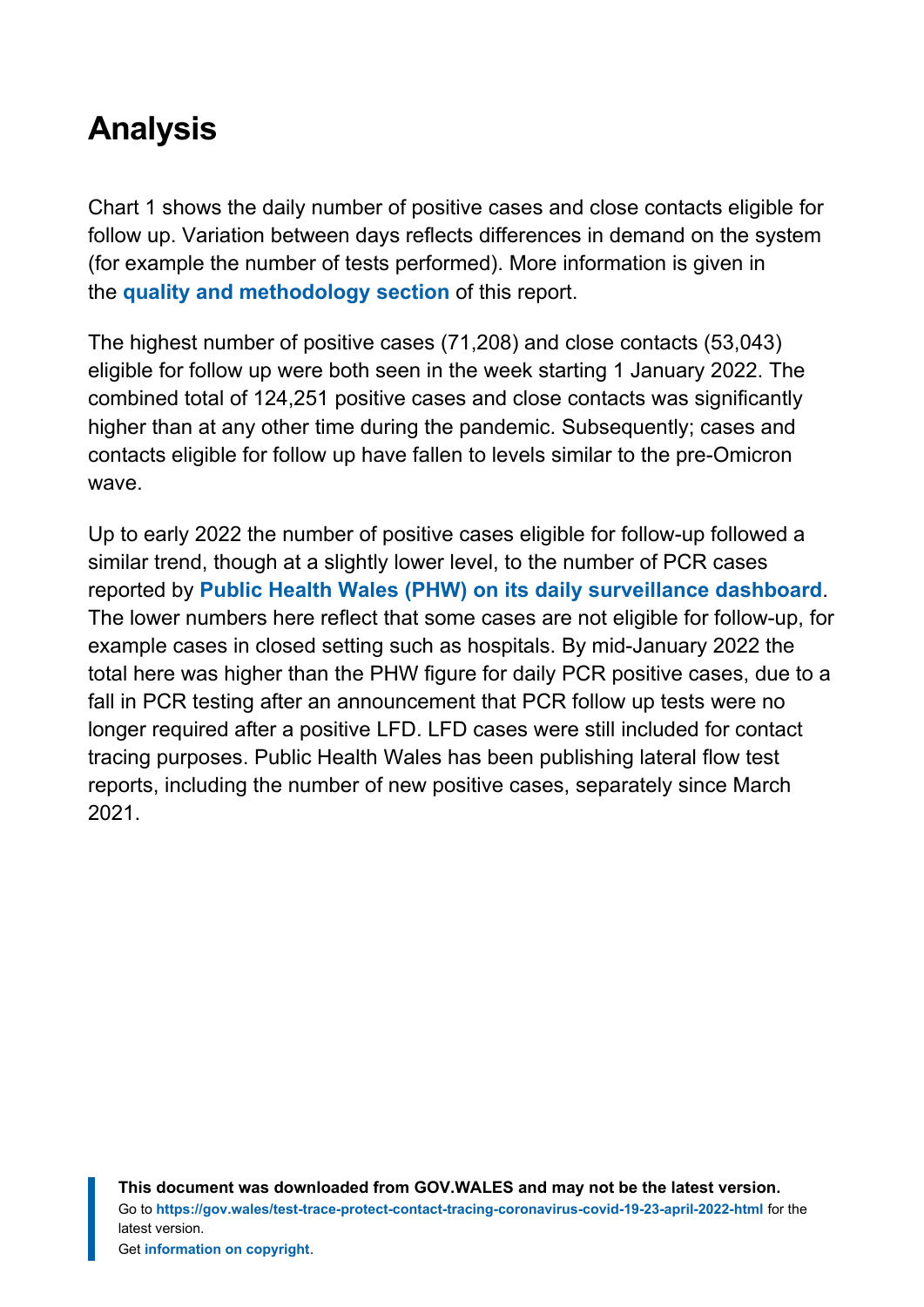

#### Chart 1: Daily positive cases and close contacts eligible for follow-up by local contact tracing teams, up to 23 April 2022

Source: Digital Health and Care Wales (DHCW)

#### **[Number of positive cases and close contacts eligible for follow-up by local](https://statswales.gov.wales/Catalogue/Health-and-Social-Care/coronavirus-covid-19/contact-tracing-for-coronavirus-covid-19/numberofpositivecasesandclosecontactseligibleforfollowup-by-localcontacttracingteams) [contact tracing teams](https://statswales.gov.wales/Catalogue/Health-and-Social-Care/coronavirus-covid-19/contact-tracing-for-coronavirus-covid-19/numberofpositivecasesandclosecontactseligibleforfollowup-by-localcontacttracingteams) on StatsWales**

#### **Time taken to reach positive cases and close contacts**

Throughout the pandemic, there is a correspondence between the overall burden on the contact tracing system and the time taken to reach positive cases. Significant increases in cases and contacts correspond to reductions in the proportion reached within 24 and 48 hours.

In the latest week (17 to 23 April 2022):

• of the 11,663 positive cases that were eligible for follow-up, 50.8% were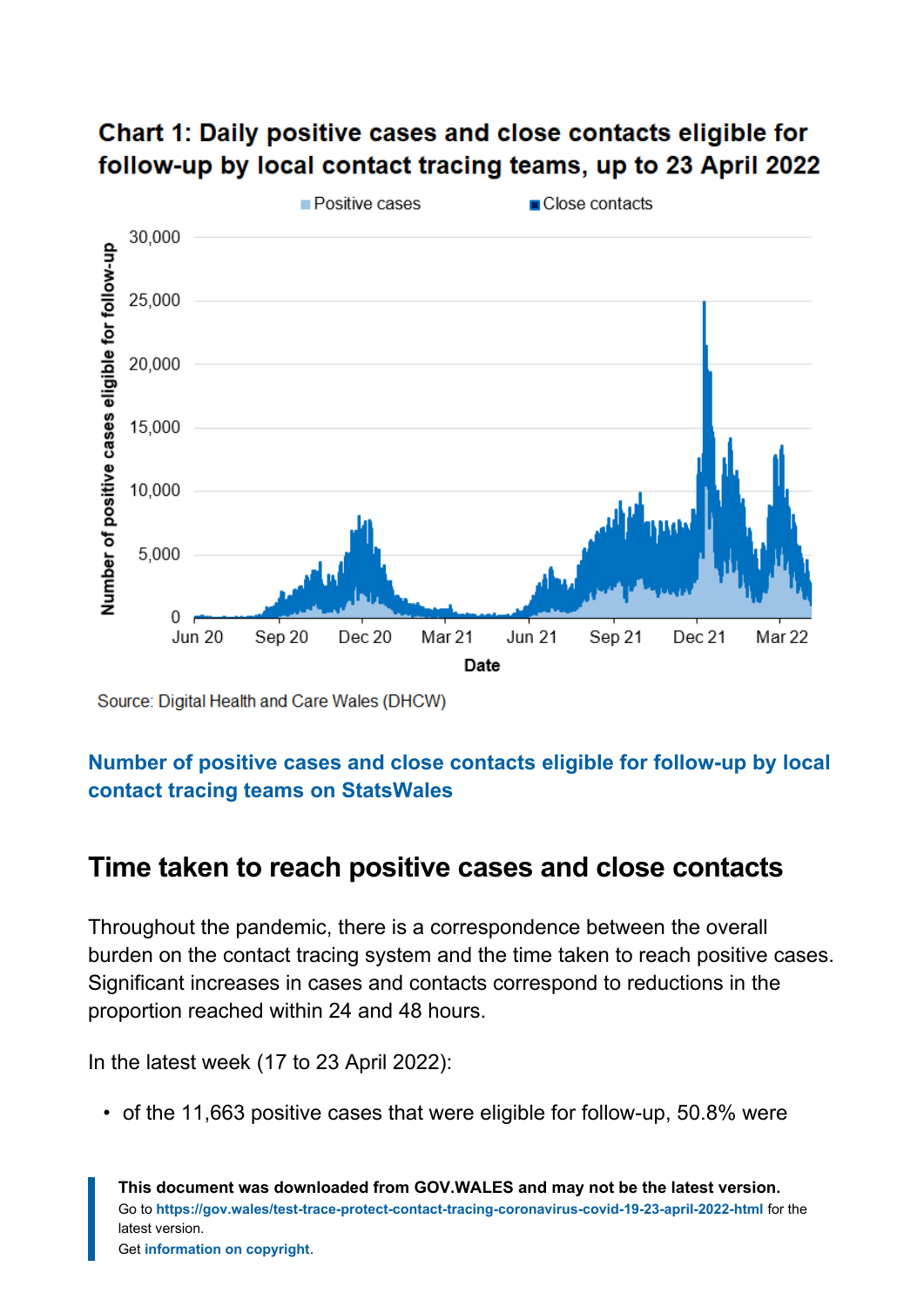reached within 24 hours of referral to the contact tracing system; this equates to 59.7% of those reached being reached within 24 hours

• 77.2% of positive cases that were eligible for follow-up were reached within 48 hours; this equates to 90.6% of those reached being reached within 48 hours

The overall proportion of positive cases reported as successfully reached has fallen recently. This at least partially reflects issues with the system that automatically generates SMS notifications to index cases, meaning that some citizens did not receive a link to complete the e-form and those cases were therefore not available for contact tracers to follow up. This issue has now been resolved.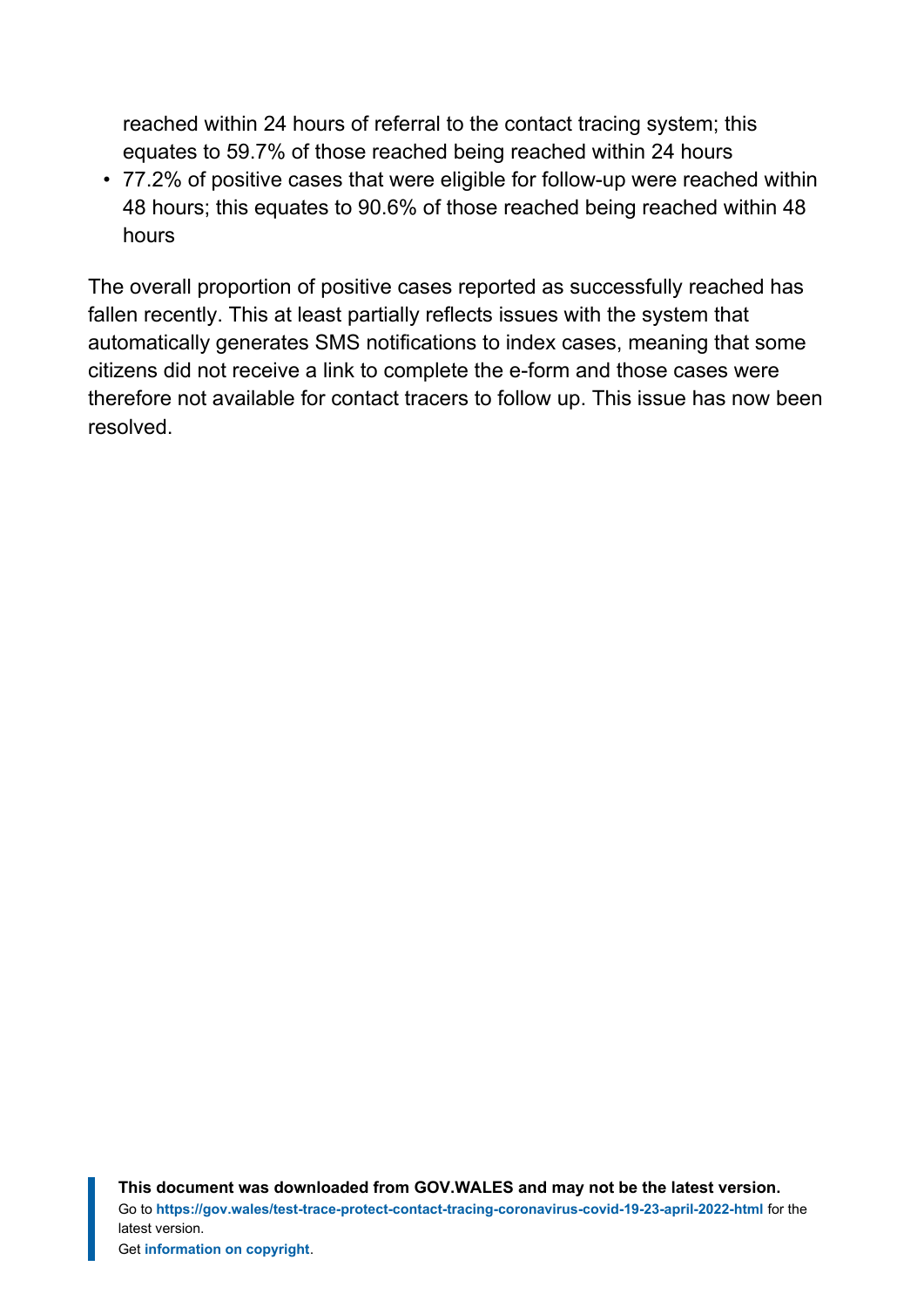### Chart 2: Percentage of positive cases eligible for follow up by the time taken to be reached by contact tracing teams, up to 23 April 2022



Source: Digital Health and Care Wales (DHCW)

#### **[Percentage of positive cases eligible for follow-up by local contact tracing](https://statswales.gov.wales/Catalogue/Health-and-Social-Care/coronavirus-covid-19/contact-tracing-for-coronavirus-covid-19/contacttracingtimesforpositivecasesandclosecontacts) teams [within 24 and 48 hours on StatsWales](https://statswales.gov.wales/Catalogue/Health-and-Social-Care/coronavirus-covid-19/contact-tracing-for-coronavirus-covid-19/contacttracingtimesforpositivecasesandclosecontacts)**

The latest data point for the overall proportion of positive cases reached is often subject to upward revision due to cases being reached after the data has been extracted. This means that, while the data currently imply 85.2% of cases were reached in the week to 23 April, subsequent data may show that the total proportion was actually higher.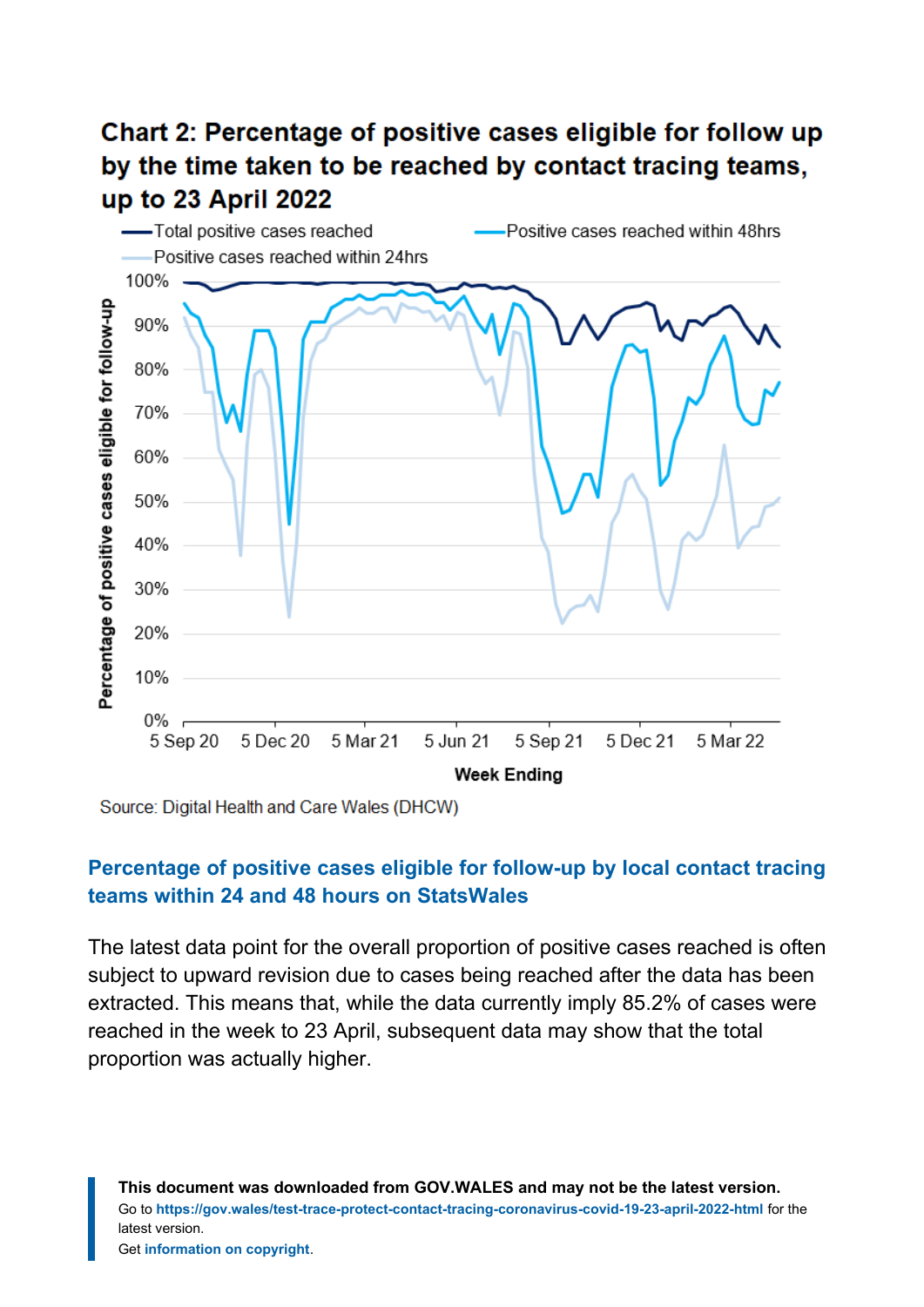#### **Close contacts that become positive cases**

This section looks at close contacts who go onto have a positive test within 7 days of referral to the contact tracing system.





Source: Digital Health and Care Wales (DHCW)

#### **[Percentage of close contacts eligible for follow-up by local contact tracing](https://statswales.gov.wales/Catalogue/Health-and-Social-Care/coronavirus-covid-19/contact-tracing-for-coronavirus-covid-19/contacttracingtimesforpositivecasesandclosecontacts) teams [within 24 and 48 hours on StatsWales](https://statswales.gov.wales/Catalogue/Health-and-Social-Care/coronavirus-covid-19/contact-tracing-for-coronavirus-covid-19/contacttracingtimesforpositivecasesandclosecontacts)**

In the latest week, of the 11,663 positive cases that were eligible for follow up 945 (8.1%) had been identified as close contacts of other positive cases in the previous 7 days.

**This document was downloaded from GOV.WALES and may not be the latest version.** Go to **<https://gov.wales/test-trace-protect-contact-tracing-coronavirus-covid-19-23-april-2022-html>** for the latest version. Get **[information on copyright](https://gov.wales/copyright-statement)**.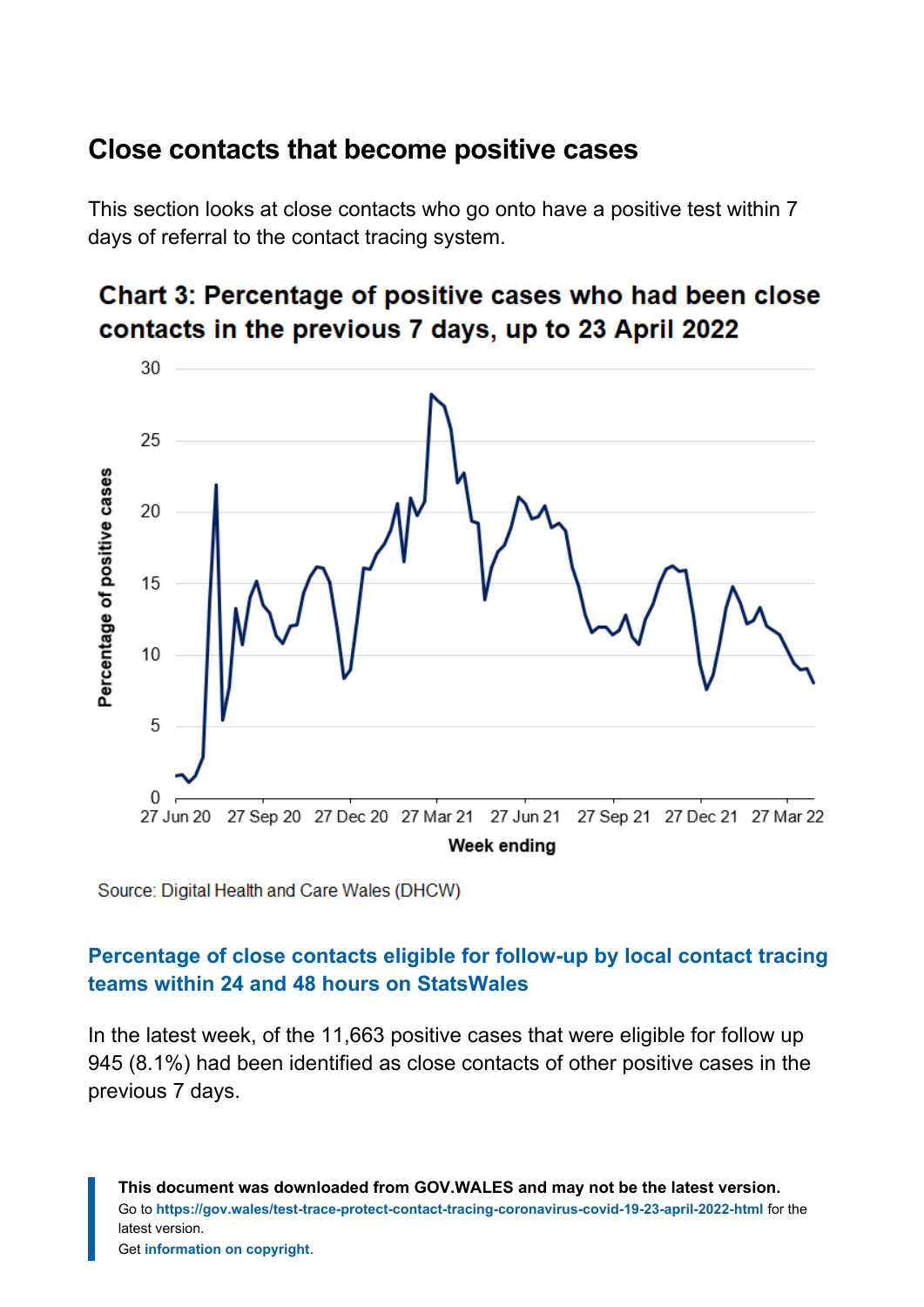In total, since 21 June 2020, of the 1,059,463 positive cases 129,017 (12.2%) had been identified as close contacts in the previous 7 days.

The proportion of positive cases identified as close contacts of previous positive cases has been changeable over the course of the pandemic. It has ranged from around 5% to over 30% at different points since the contact tracing system was fully established by the end of the summer in 2020. The highest proportion was in April 2021, when case rates were very low. The falls in December 2020 and December 2021 correspond to sharp increases in case rates.

# <span id="page-8-0"></span>**Timeline of events effecting these statistics**

### **Data for 1 to 21 June 2020**

Early reporting, covering the first three weeks of contact tracing in Wales, was based on data reported by local and regional contact tracing teams prior to the introduction of the national digital system.

In Wales, during the period from 1 to 21 June 2020, 1,905 positive cases were referred to local and regional contact tracing teams. This resulted in 2,616 contacts identified for follow-up, of which 2,117 were reached and advised accordingly.

There will be a small amount of overlap in the reporting from the national digital system and the early reporting provided by local and regional contact tracing teams. For this reason we would not recommend combining figures from the two different reporting streams. Cumulative reporting in this and future versions of this release will focus on data from 21 June 2020.

### **17 December 2020**

On 17 December 2020, the NHS Wales Test Trace Protect (TTP) service rolled out a new function aimed at giving people the ability to provide details of their close contacts via a new e-form. Cases receive an initial phone call from contact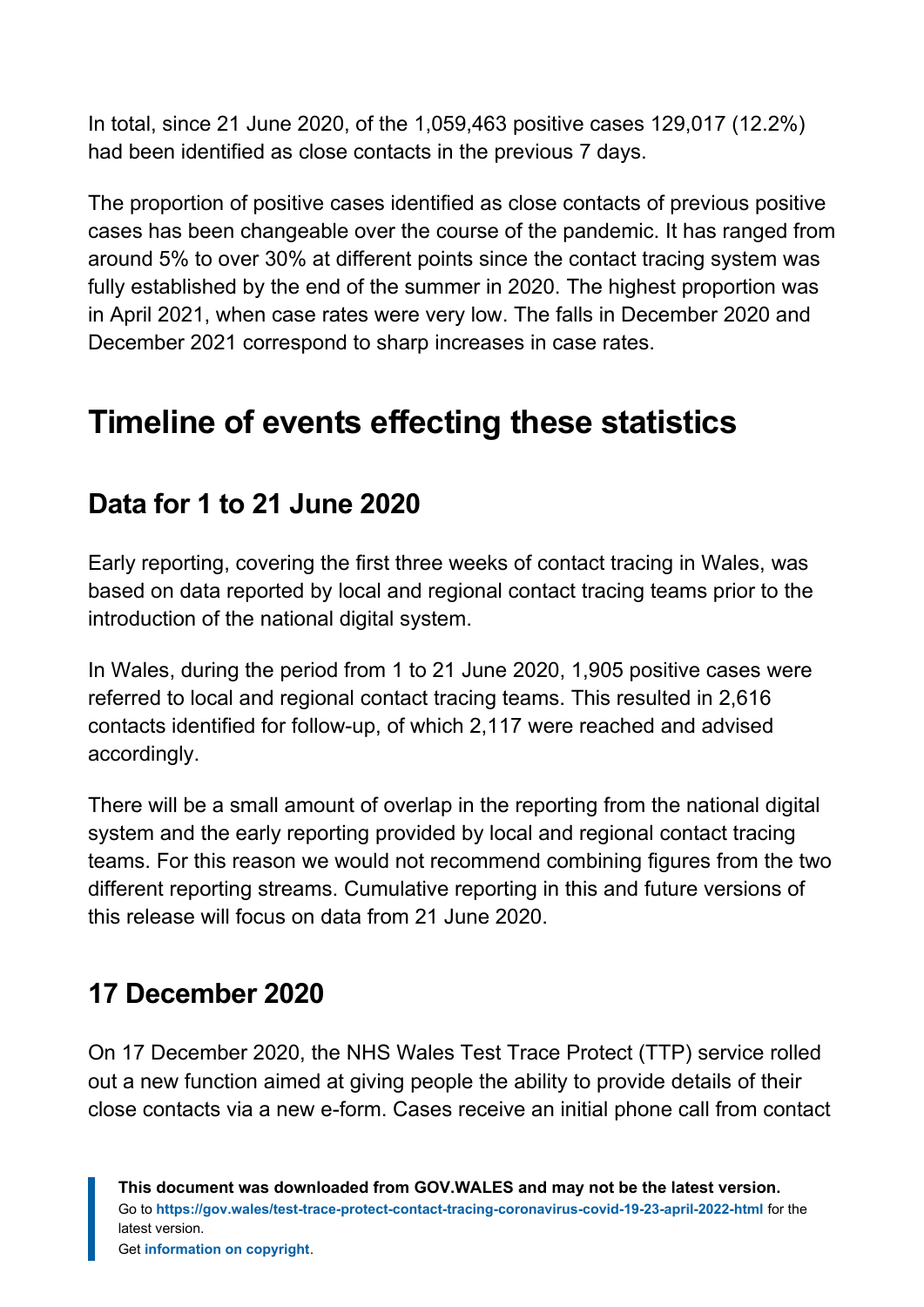tracers to invite them to complete the e-form and this call is defined as a successful contact. This information is included in the data shown in this release and will have an impact on the overall percentage of both positive cases and contacts reached, and the percentage of positive cases and contacts reached within 24 and 48 hours. Due to the reduction in positive cases in Wales and therefore, lower numbers of cases and contacts currently requiring contact tracing, most local contact tracing teams are prioritising phone calls over the use of the e-form. This means that e-forms will account for extremely small numbers within the data presented in this publication. We continue to work with colleagues to monitor use of the e-form within the contact tracing system and will include further information on this if use of the e-form begins to increase considerably.

### **4 March 2021**

From the 4 March 2021 publication, data for travellers arriving from outside the UK's Common Travel Area is no longer included in the figures presented in this release and has been removed retrospectively from historic data. Compared to the data as it was published on 25 February 2021, this resulted in a small reduction in the number of positive cases and close contacts in the data published on 4 March 2021 as these arriving international travellers represented less than 3% of the weekly cases. These citizens are isolating due to their travel and to avoid any potential transmission of variants of concern. As such they are subject to a separate managed **[quarantine process](https://gov.wales/node/36092)**. If an arriving international traveller subsequently tests positive, they will then become a positive case and therefore be subject to the full contact tracing process and appear in the statistics presented.

# **13 March 2021**

School "bubble" contacts aren't subject to formal contact tracing process, as they are contacted directly by their school and provided the necessary public health and isolation guidance. For this reason, from the release published 25 March 2021 we have excluded these contacts from the close contacts statistics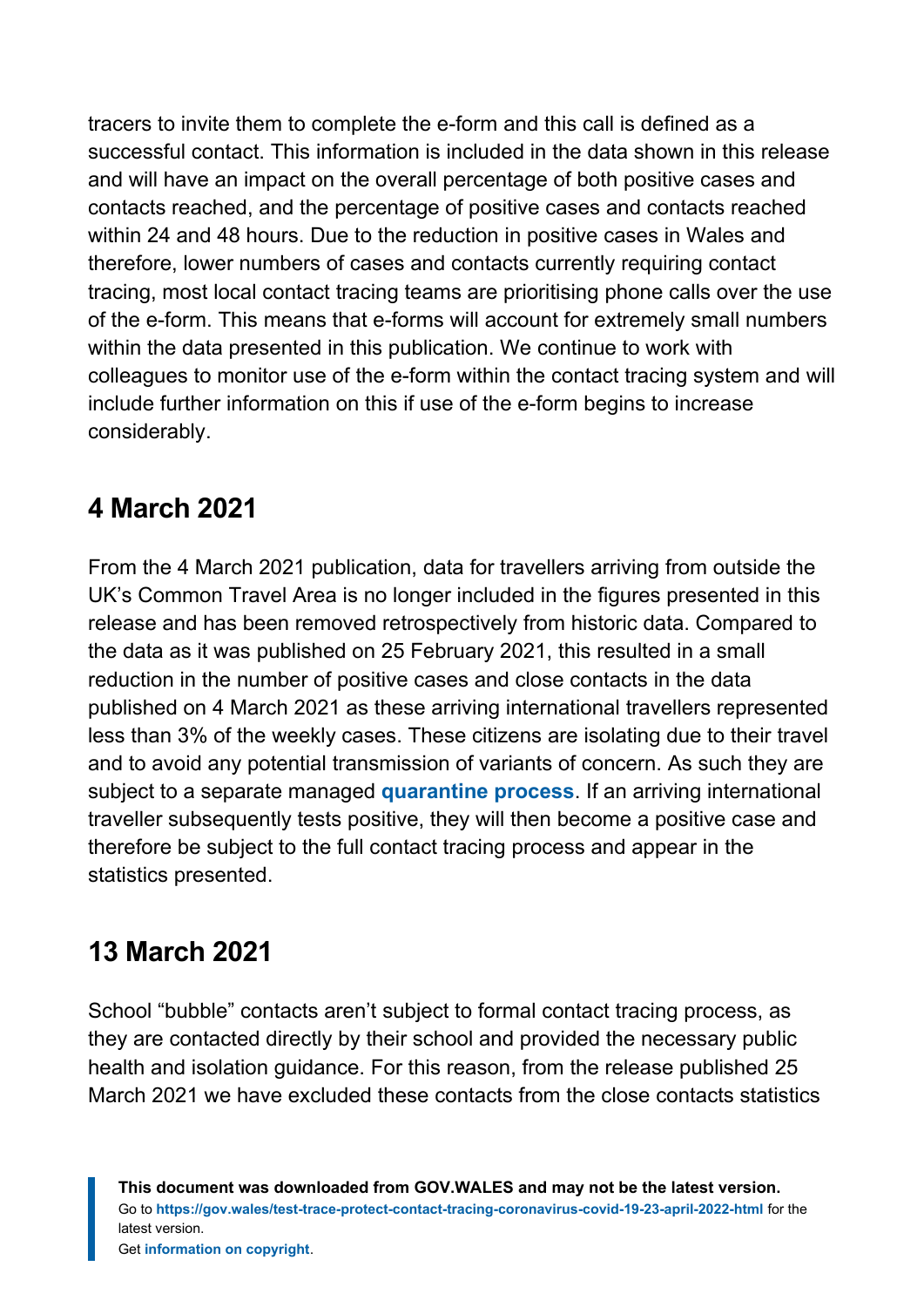presented in this release. All historical data has been updated to reflect this change.

Positive cases will most likely have close contacts outside of their bubble which have been generated in school which will be communicated to local contact tracing teams and will be eligible for follow up, these contacts remain in the statistics presented in this release.

Data presented in this release is broadly comparable with publications prior to the 25 March 2021, though we advise against using the publications on 11 February and 18 February 2021 to make comparisons, where the issues in the school 'bubble' data have had the most effect, and the publication on 23 March 2021 where all school contacts were removed while we investigated a data quality issue. Comparisons can be made within the time series data in this release where school 'bubble' data has been removed throughout.

Information and guidance on how schools and settings can continue to make their sites as safe as possible for staff and learners, including school "bubbles" is outlined in the **[Operational guidance for schools and settings](https://gov.wales/schools-coronavirus-guidance)**.

# **21 March 2021**

For the week 21 to 27 March 2021, there was a large increase in the number of contacts eligible for follow up in Swansea Bay University Health Board which can be seen in the associated tables published alongside this release. We believe this to be a result of some school contacts being uploaded incorrectly for this region. This increase had a small impact on the national figures presented in this release for the percentage of contacts reached but a larger impact on time taken to reach close contacts. Regions have been reminded of the guidance on uploading school "bubbles" into the system to avoid further issues with the data.

### **2 May 2021**

In the 17 May 2021 release, Digital Health and Care Wales (DHCW) changed the contact tracing data to remove duplicate records. This change was applied to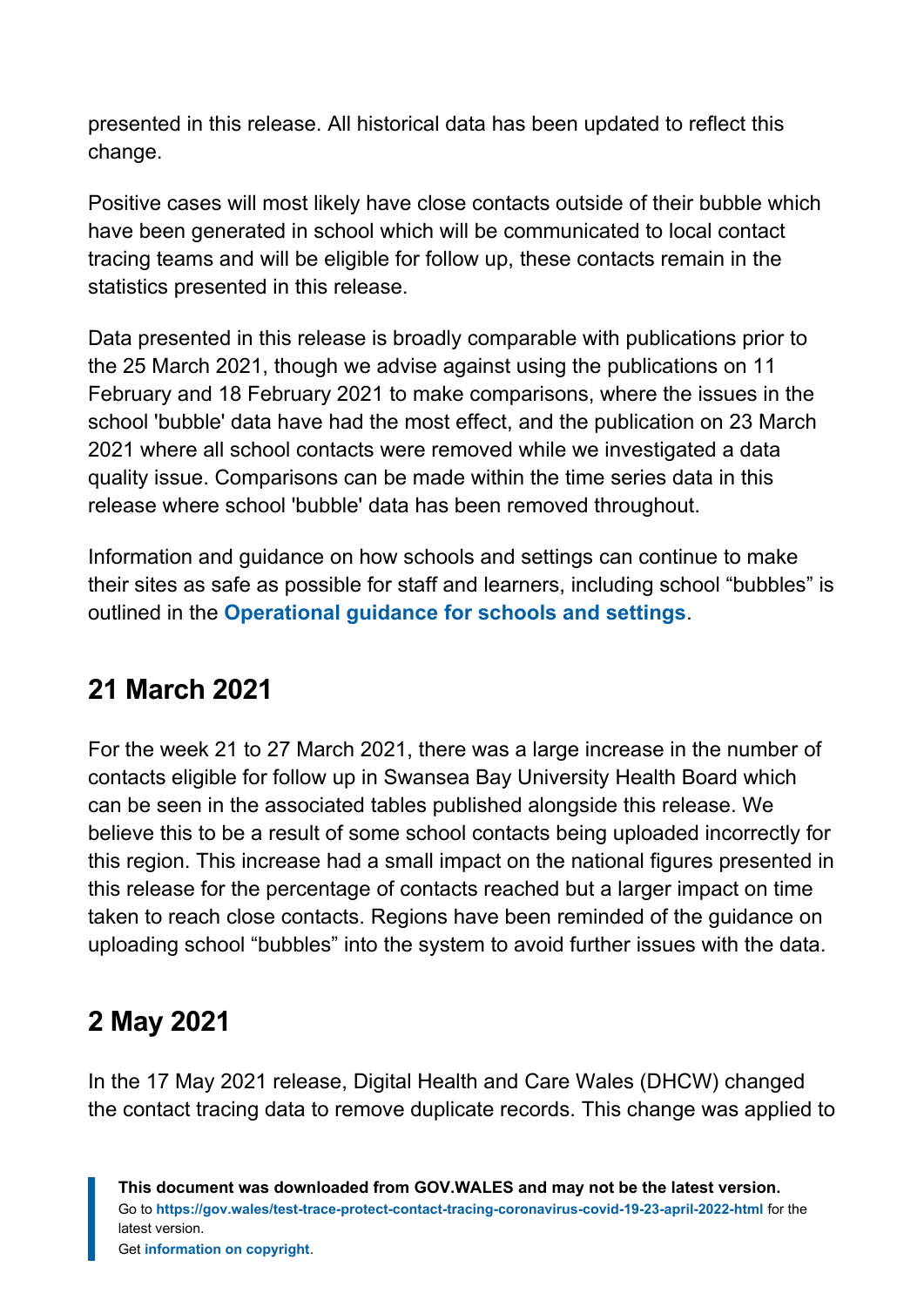historical data from the start of this dataset (21 June 2020) onwards. Duplicate records occur where more than one positive case identifies the same close contact. Following this change, close contacts are now only counted once in the figures eligible for follow up. Previously they were counted each time they were identified by a positive case. Duplicate records account for up to 5% of the eligible close contacts in each week.

# **16 May 2021**

When close contacts are identified by a positive case outside of Wales or through the NHS app, these are inputted into the system manually as the positive case that identified them does not exist in the Welsh contact tracing system. As the positive case is not in the Welsh contact tracing system, these close contacts should not be included in the timeliness measure from the time positive cases are referred to the contact tracing system. We were recently made aware of the processes around these close contacts and from the week commencing 16 May 2021, we have removed these close contacts from this measure and the historical data to more accurately reflect the contact tracing system. As these close contacts are eligible for follow up within the Welsh contact tracing system, they still appear in all other figures relating to close contacts presented in this release.

The percentage of close contacts reached within 24 hours and 48 hours from the time positive cases were referred to the contact tracing system will appear higher than previous publications as a result of this change. Since September 2020 when the process for these close contacts was implemented, there have been an average of 60 close contacts per week identified by a positive case outside of Wales or through the NHS app. For the week 16 to 22 May 2021 when this change in methodology was first implemented, the change resulted in an increase of 6 percentage points in the timeliness measure within 24 hours and 7 percentage points in the timeliness measure within 48 hours from the time positive cases were referred to the contact tracing system.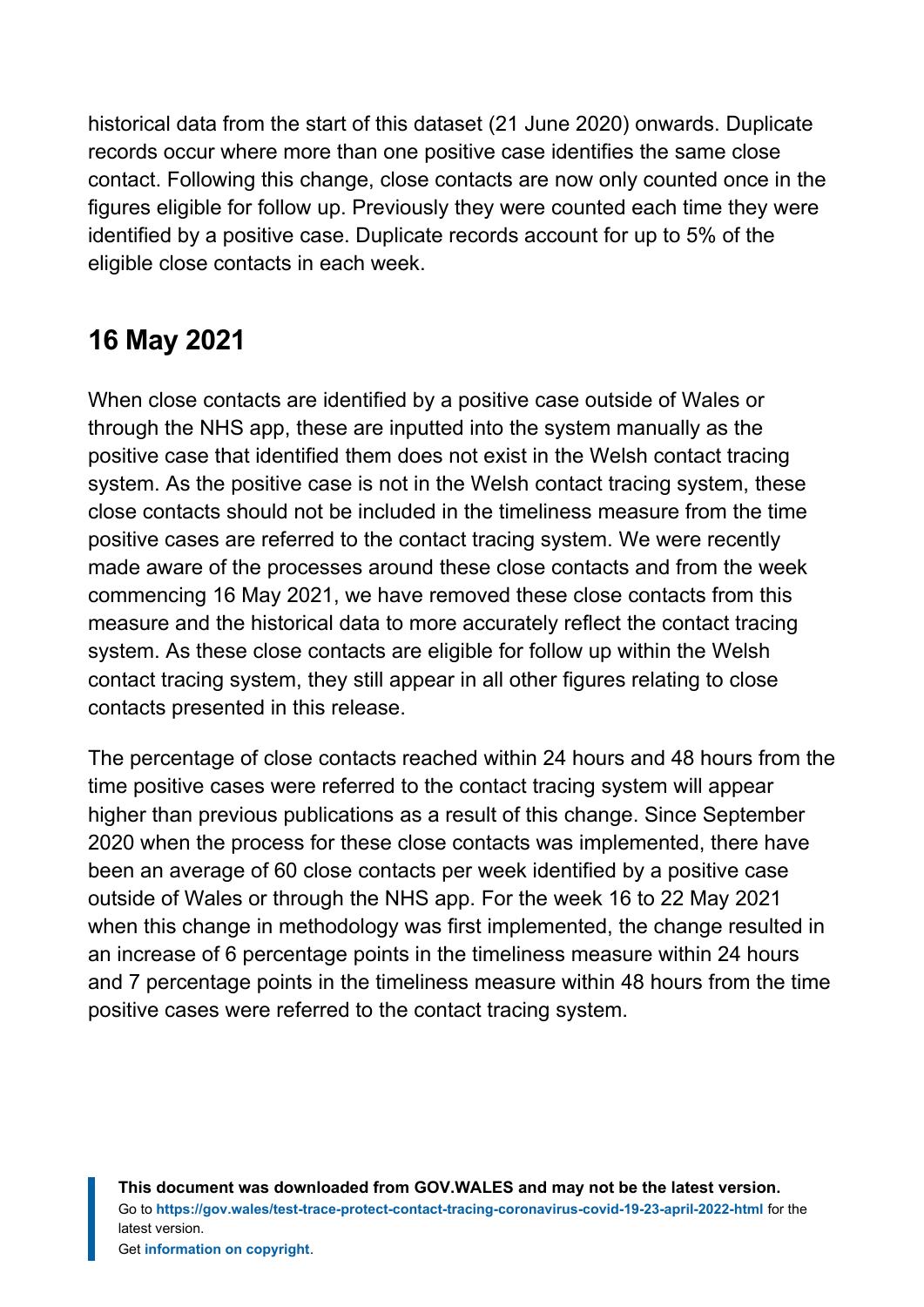# **7 August 2021**

As of 7 August 2021, adults who have been fully vaccinated and received the vaccine in the UK and those under the age of 18 no longer have to self-isolate if they are identified as close contacts of someone who has tested positive for COVID-19. Close contacts are still contacted by the contact tracing team and are therefore still included in the statistics presented in this publication.

# **6 September 2021**

Due to an increase in the number of positive cases and contacts eligible for follow up by local contact tracing teams, from the week commencing 6 September 2021 Welsh Government introduced a national framework to prioritise cases that have a higher risk of onward transmission or that involve

# **10 October 2021**

Issues were identified at a private laboratory based in Wolverhampton, England where incorrect test results had been issued. As a result of this, a number of people tested between 4 and 12 October were advised to re-test which may impact the number of positive cases eligible for follow up in the weeks beginning 10 and 17 October 2021. Around 4,000 tests are estimated to be affected in Wales, more information is available in the **[statement from the Minister for](https://gov.wales/written-statement-has-issued-update-welsh-residents-impacted-incorrect-covid-19-test-results) [Health and Social Services](https://gov.wales/written-statement-has-issued-update-welsh-residents-impacted-incorrect-covid-19-test-results)**.

# **29 October 2021**

As of 29 October 2021, the **[self-isolation](https://gov.wales/self-isolation)** criteria have been updated for household contacts who are fully vaccinated or aged between 5 and 17.

As policy changes regarding the operation of the contact tracing system we continue to work with colleagues in DHCW to determine data quality and possible further breakdowns of the data.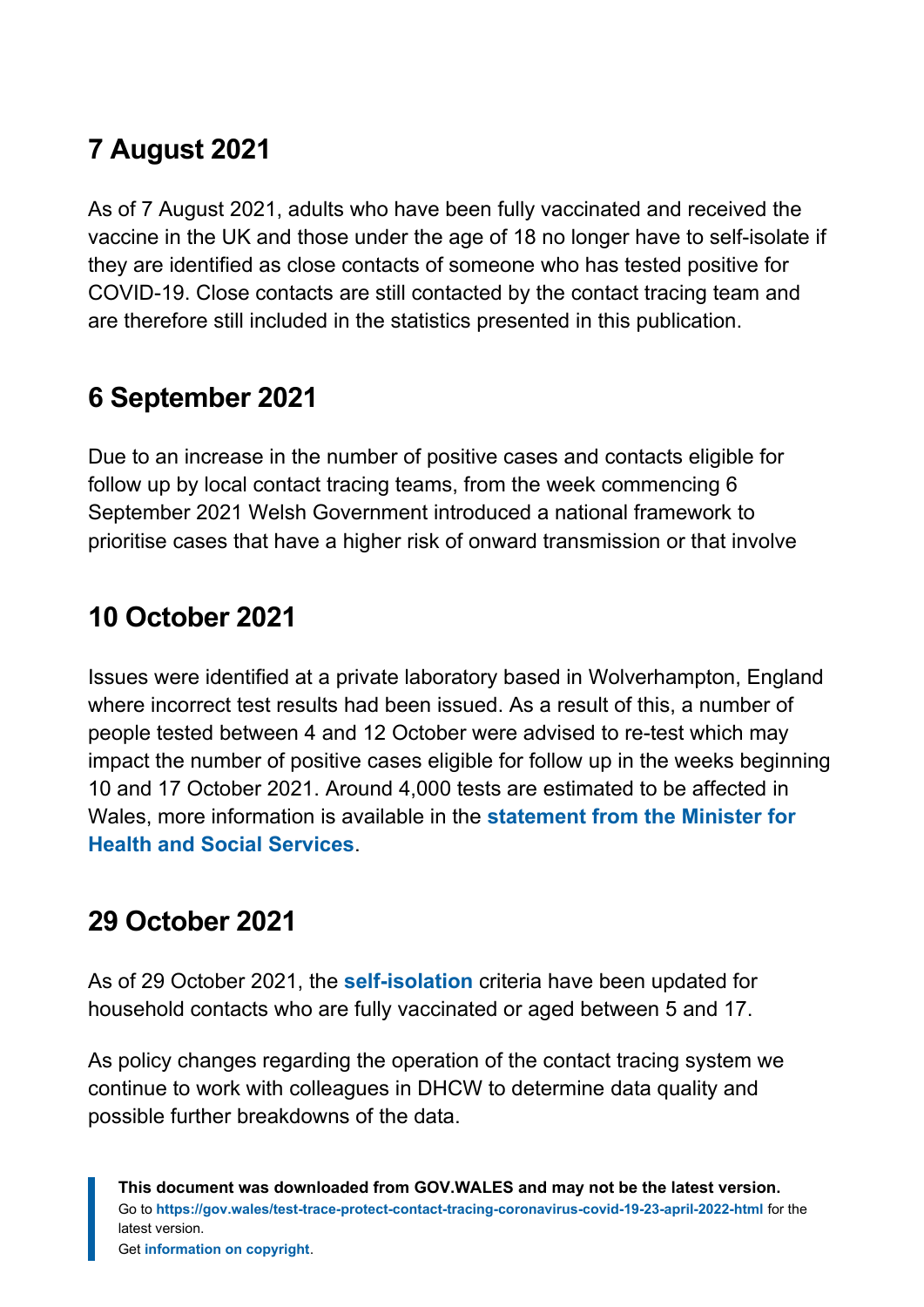### **September/October 2021**

From early September to the end of October 2021, the 'percentage of positive cases reached within 24 and 48 hours' timeliness measures were generally lower compared to the first half of 2021. This is likely due to a larger number of positive cases and close contacts eligible for follow up by local contact tracing teams.

# **17 March 2022**

As of 17 March 2022 all positive cases were automatically sent e-forms and requested to complete by midnight on the same day. When an e-forms are completed and returned the cases are marked as successfully reached and are included in the timeliness measures. When e-forms are not completed, cases are assigned to local contact tracing teams and attempts to reach them and advise accordingly are made as usual. In these cases, positive cases may arrive with contact tracers up to 24 hours after being identified, thus effecting the overall timeliness measures.

# <span id="page-13-0"></span>**Test, Trace, Protect (contact tracing for coronavirus (COVID-19)) data**

#### **[Number of positive cases and close contacts eligible for follow-up by local](https://statswales.gov.wales/Catalogue/Health-and-Social-Care/coronavirus-covid-19/contact-tracing-for-coronavirus-covid-19/numberofpositivecasesandclosecontactseligibleforfollowup-by-localcontacttracingteams) [contact tracing teams on StatsWales](https://statswales.gov.wales/Catalogue/Health-and-Social-Care/coronavirus-covid-19/contact-tracing-for-coronavirus-covid-19/numberofpositivecasesandclosecontactseligibleforfollowup-by-localcontacttracingteams)**

Figures show the number of positive cases and close contacts eligible for followup by local contact tracing teams. The data represents the number of eligible cases introduced into the contact tracing system by day.

#### **[Number of positive cases eligible for follow-up by local contact tracing](https://statswales.gov.wales/Catalogue/Health-and-Social-Care/coronavirus-covid-19/contact-tracing-for-coronavirus-covid-19/numberofpositivecaseseligibleforfollowup-by-localcontacttracingteams-lhb) [teams, by Local Health Board on StatsWales](https://statswales.gov.wales/Catalogue/Health-and-Social-Care/coronavirus-covid-19/contact-tracing-for-coronavirus-covid-19/numberofpositivecaseseligibleforfollowup-by-localcontacttracingteams-lhb)**

**This document was downloaded from GOV.WALES and may not be the latest version.** Go to **<https://gov.wales/test-trace-protect-contact-tracing-coronavirus-covid-19-23-april-2022-html>** for the latest version. Get **[information on copyright](https://gov.wales/copyright-statement)**.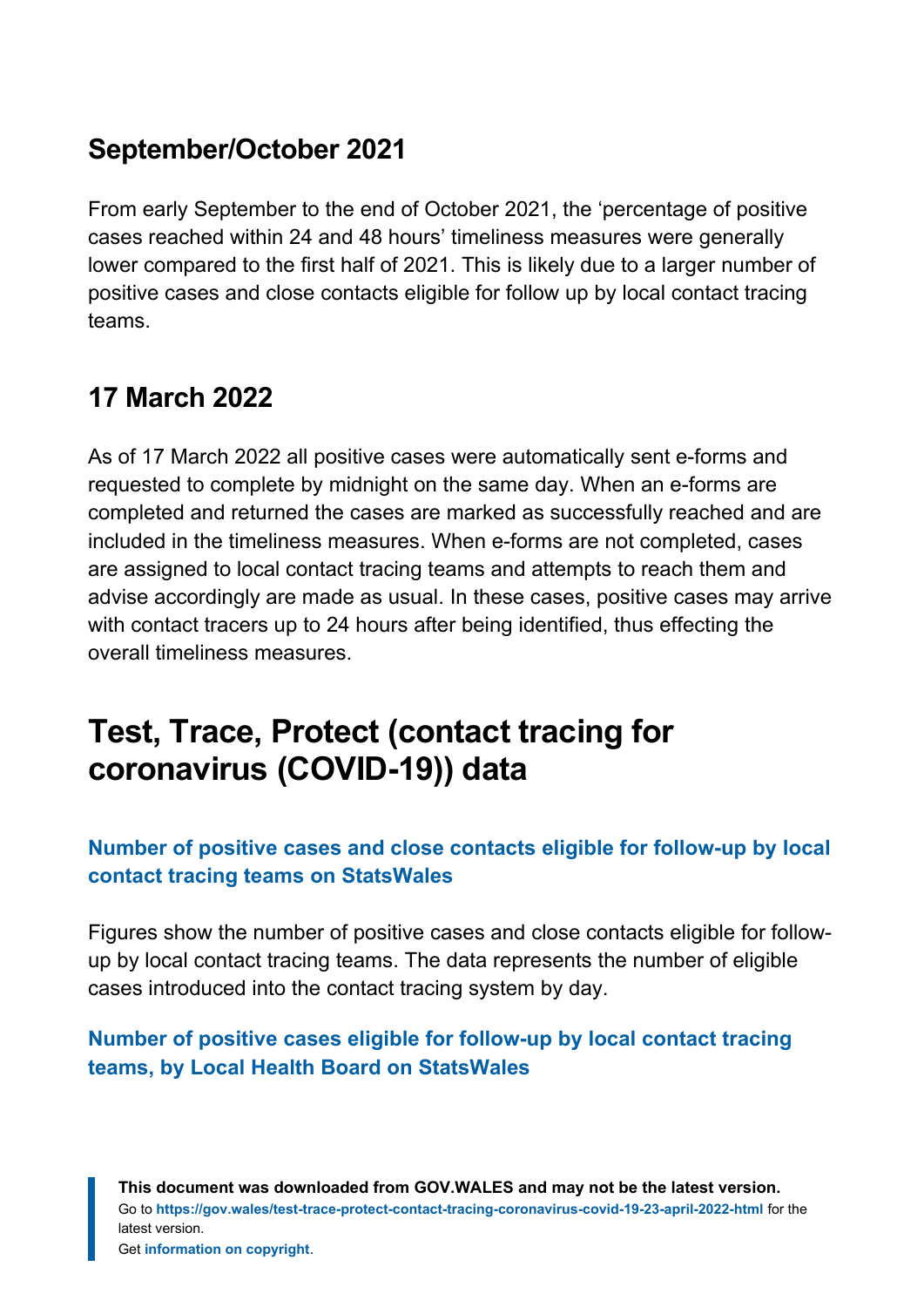The data represents the weekly number of eligible cases introduced into the contact tracing system by local health board.

#### **[Number of close contacts eligible for follow-up by local contact tracing](https://statswales.gov.wales/Catalogue/Health-and-Social-Care/coronavirus-covid-19/contact-tracing-for-coronavirus-covid-19/numberofclosecontactseligibleforfollowup-by-localcontacttracingteams-lhb) [teams, by local health board on StatsWales](https://statswales.gov.wales/Catalogue/Health-and-Social-Care/coronavirus-covid-19/contact-tracing-for-coronavirus-covid-19/numberofclosecontactseligibleforfollowup-by-localcontacttracingteams-lhb)**

The data represents the weekly number of close contacts eligible for follow-up by local health board.

# <span id="page-14-0"></span>**Glossary**

### **Eligible for follow-up**

The majority of cases not eligible for follow-up by local contact tracers occur in closed settings such as hospitals, care homes and prisons. These cases are escalated to regional teams for onward management.

Positive cases and close contacts that are resident outside of Wales are also not eligible for follow-up by local contact tracing teams. Public Health Wales refer these cases to the relevant public health agency for onward tracing. These cases would have been included in the numbers eligible for follow-up in statistical releases prior to the 10 September 2020.

### **Successfully reached**

It may not be possible to trace all individuals referred to the contact tracing service. For various reasons contact details will not have been provided for some individuals and others may not have responded to calls, texts or emails from tracing teams. The proportion of positive cases that were eligible for followup and that were reached only include those cases that were reached but does not include those cases where local tracers have made an attempt, but failed, to contact.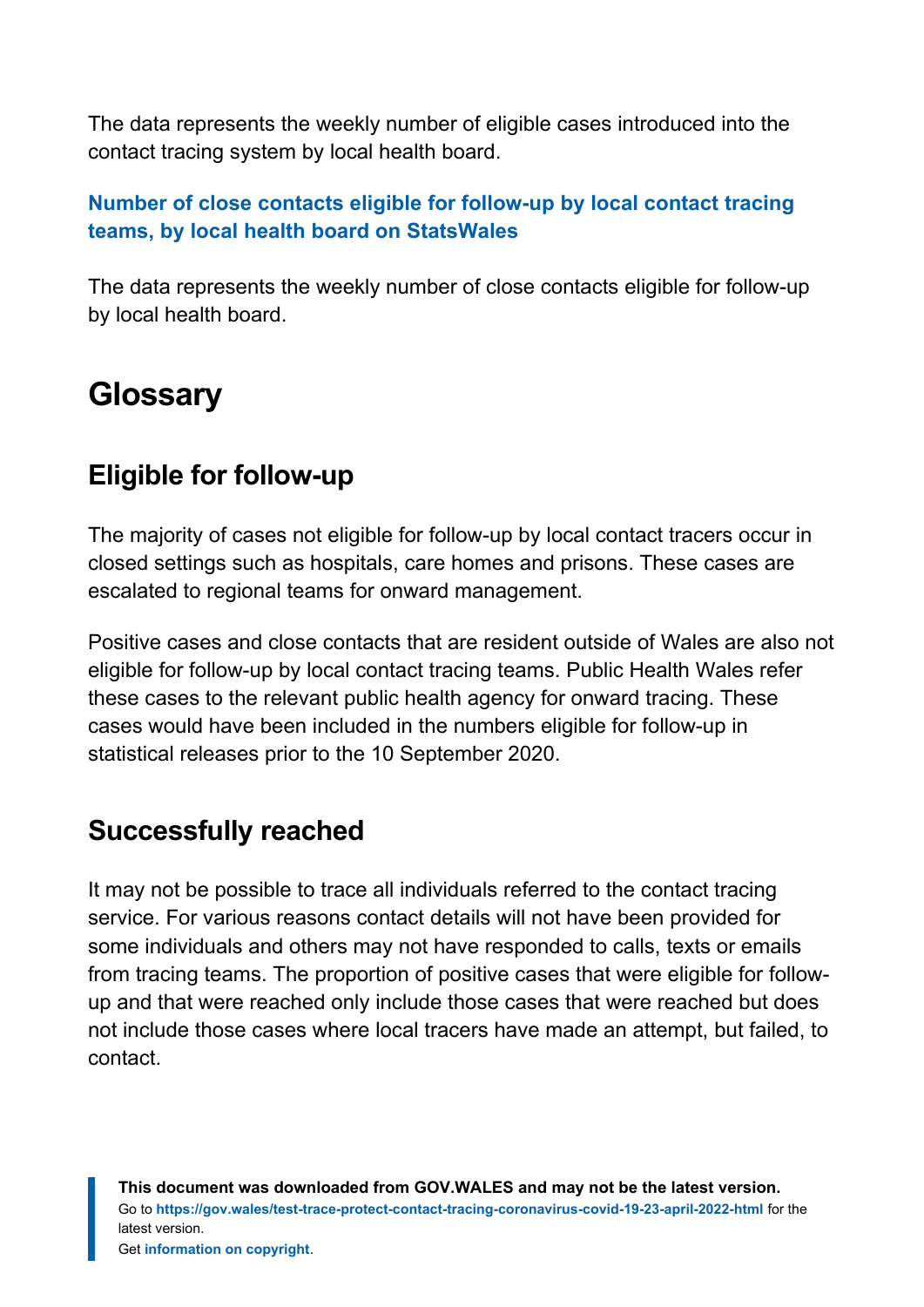### **Timeliness measures**

The date and time that a positive case or close contact was reached is taken to be the earliest of a number of events captured in the system. These include:

- successful phone call record (including initial phone call from contact tracers to invite cases and contacts to complete the e-form)
- completion of the contact interview
- first daily check-up
- close contacts or other exposures being entered into the contact tracing system (for positive cases only)
- case marked as 'otherwise resolved'

These events have been chosen as they all indicate that a contact tracer has successfully been in touch with the individual. The range of events is necessary because phone call records do not exist for all positive cases and close contacts. This may arise, for example, where multiple cases live in the same household and the information is captured through a single phone call, rather than one for each individual.

Close contacts 'otherwise resolved' covers a small number of instances where no further action is needed to be taken on the case for example they are part of a school children who have been identified as a class group or where the same contact is identified by multiple positive cases concurrently. On these occasions, contact tracing teams will work from a single record relating to that contact and mark the additional records as resolved.

Since 17 2022 March all upon being identified all close contacts are instantly sent a text message this is in line with Government policy but does not count as being successfully reached, therefore all measures which include successfully contacted have been removed from this release.

### **Demand**

Throughout the pandemic, there is a correspondence between the overall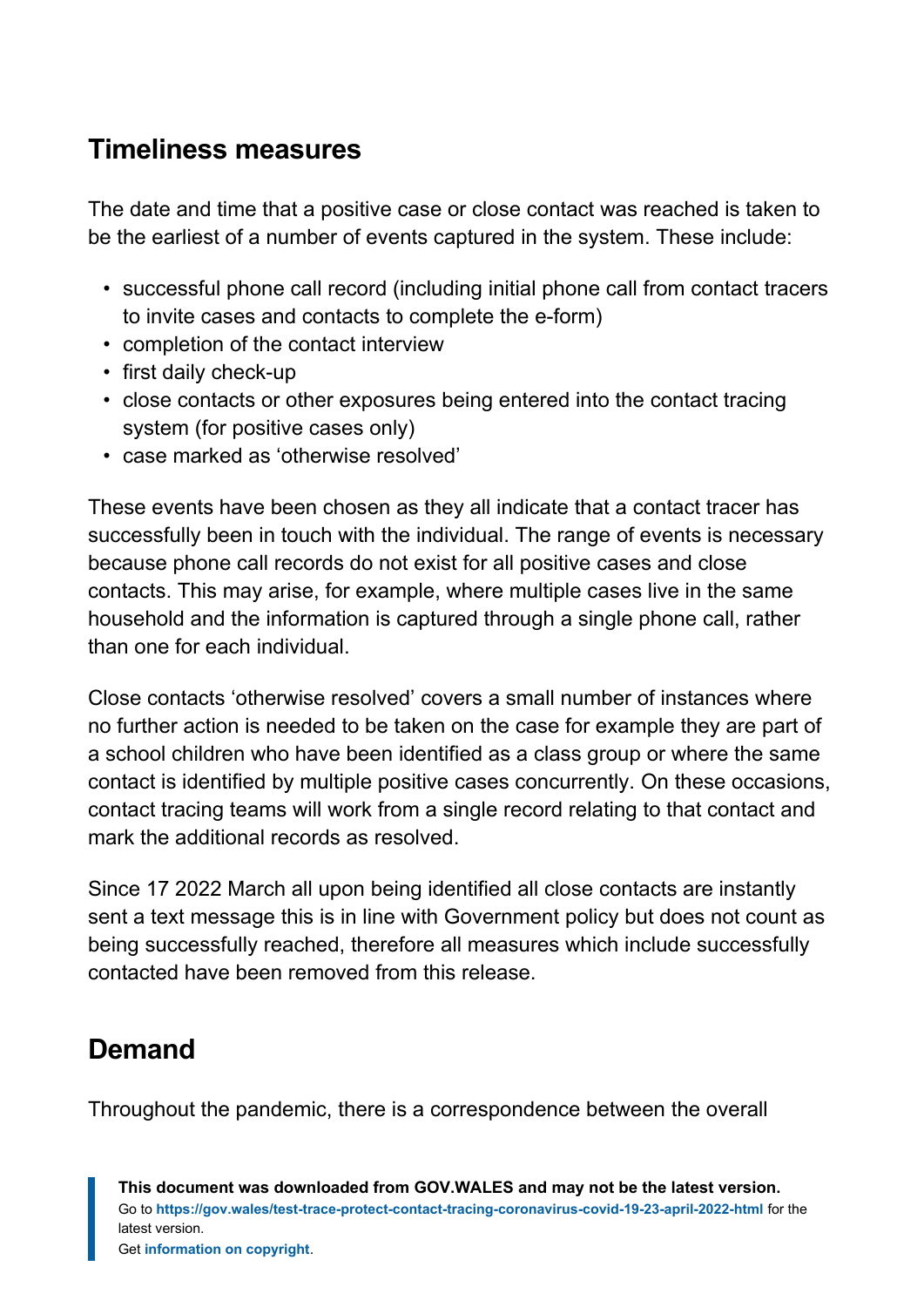burden on the contact tracing system and the time taken to reach positive cases. Significant Increases in cases and contacts correspond to reductions in the proportion reached within 24 and 48 hours.

### **Household contacts**

When a positive case is reached and asked to provide details of their close contacts they are also asked to define the type of contact. Household contacts are contacts that are living or spending significant time in the same household, for example those that live and sleep in the same home, a house of multiple occupancy (HMO) where a kitchen and/or bathroom is shared, students in university accommodation that share a kitchen, and sexual partners, and people who have cleaned a household where a case lives without personal protective equipment.

# <span id="page-16-0"></span>**Measuring the data**

This data is management information provided to the Welsh Government by Digital Health and Care Wales. We are publishing this to provide a weekly summary of contact tracing activity in Wales during the coronavirus (COVID-19) pandemic. This data has not undergone the same level of quality assurance as official statistics and the data may be subject to future revisions.

Data included in this release was extracted from the contact tracing system at 12:12 on 26 April 2022. This extract was taken 3 days after the end of the reporting period in order to capture follow-up activity relating to cases referred towards the end of the reporting period.

Data presented in this bulletin is weekly (00:00 Saturday to 23:59 Friday).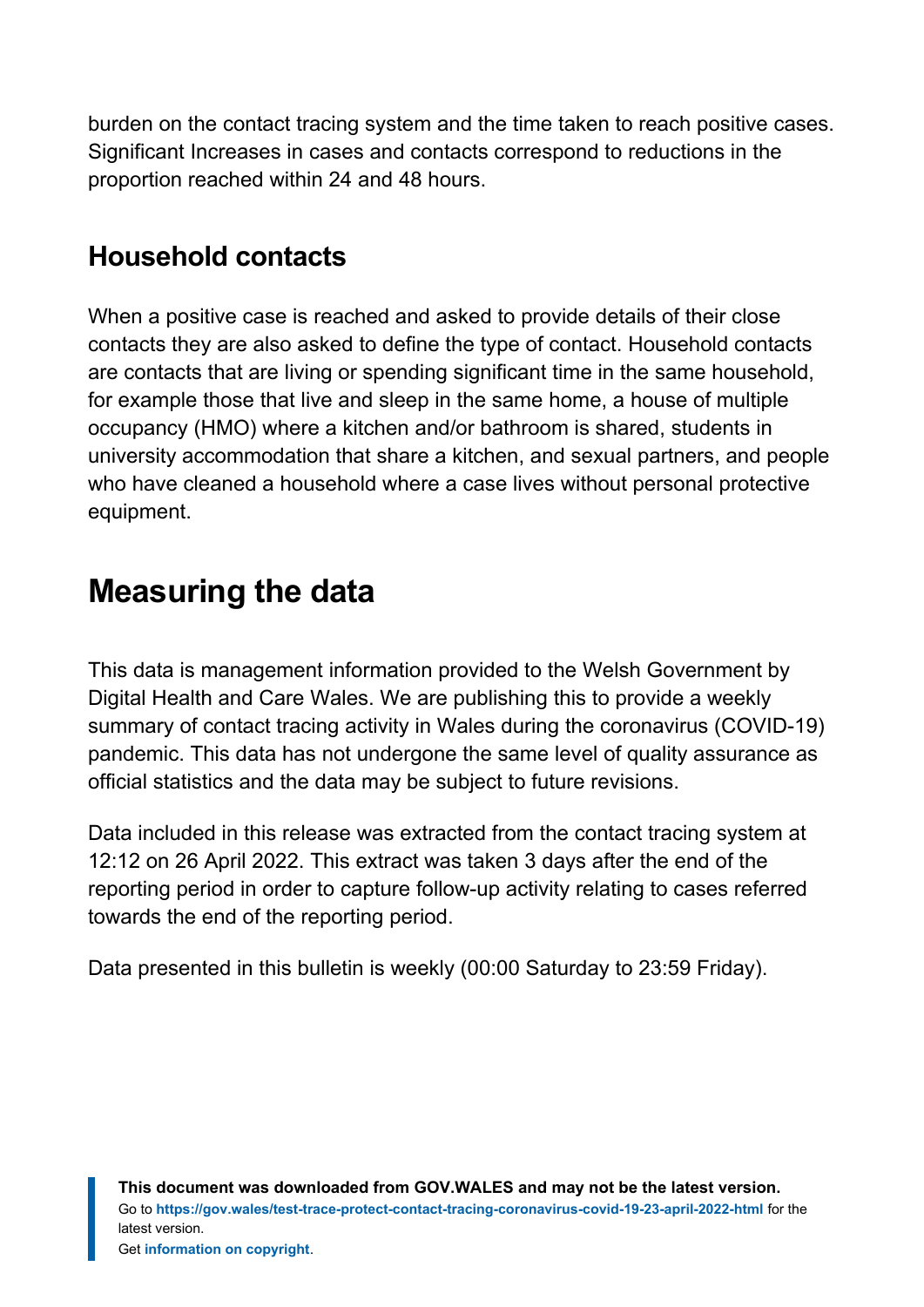# <span id="page-17-0"></span>**Strengths and limitations**

# **Revisions**

The number of cases eligible for follow-up for recent weeks may change slightly compared to previous releases due to cases being flagged as not eligible following further investigation by contact tracing teams. More details on this process can be found in the **[quality and methodology information section](#page-18-1)**.

# **Daily volatility**

Daily data would show large variation between days and reflects differences in demands on the system (for example the number of tests performed) with some days seeing more cases feeding through to contact tracing teams. A peak in positive cases or close contacts can occur as a result of:

- a backlog of cases from previous days
- a large batch of test results being submitted
- a new testing site opening
- more testing capacity becoming available

Daily data is available on **[StatsWales](https://statswales.gov.wales/Catalogue/Health-and-Social-Care/coronavirus-covid-19/contact-tracing-for-coronavirus-covid-19/numberofpositivecasesandclosecontactseligibleforfollowup-by-localcontacttracingteams)**.

# **Comparability**

The number of cases referred for contact tracing is different to the number of new cases published by Public Health Wales. These sources of data are not directly comparable due to differences in timing and the level of validation carried out, as cases submitted to the contact tracing system need to be handled manually by contact tracing teams.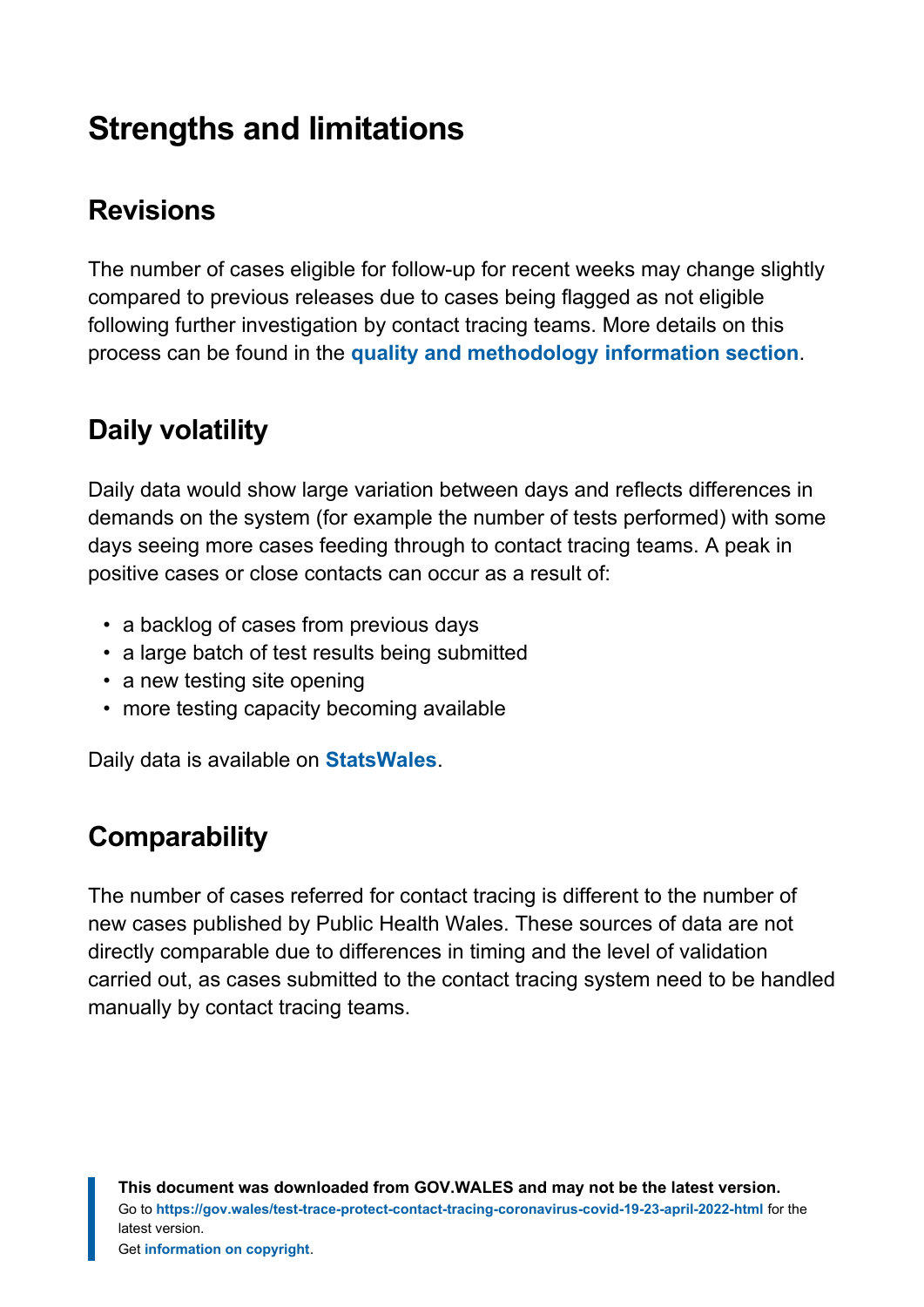# <span id="page-18-0"></span>**Related links**

#### **[Test, Trace, Protect strategy](https://gov.wales/test-trace-protect)**

Contact tracing is an important part of the Welsh Government's Test, Trace Protect strategy. The strategy is being delivered through the NHS Wales Test, Trace, Protect service.

#### **[Self-isolation](https://gov.wales/self-isolation)**

What you should do if you have COVID-19 symptoms, have tested positive for COVID-19, or have been in contact with somebody who has COVID-19.

#### **[What data is available about how the NHS COVID-19 app is being used?](https://faq.covid19.nhs.uk/article/KA-01367) [\(NHS\)](https://faq.covid19.nhs.uk/article/KA-01367)**

Data for contact tracing via the NHS COVID-19 App is published by The Department of Health and Social Care and includes data on users who have completed the symptom checker, test results received, users notified to selfisolate and check in events that have taken place. Latest published data and more information on this can be found at:

#### **[Weekly statistics for NHS Test and Trace \(England\) \(UK Health Security](https://www.gov.uk/government/collections/nhs-test-and-trace-statistics-england-weekly-reports) [Agency\)](https://www.gov.uk/government/collections/nhs-test-and-trace-statistics-england-weekly-reports)**

Experimental statistics on NHS Test and Trace since its launch on 28 May 2020. Includes reports on NHS Test and Trace (people tested and contact tracing) and rapid (lateral flow device) testing for people without symptoms.

# <span id="page-18-1"></span>**Quality and methodology information**

#### **National Statistics status**

These statistics are not National Statistics. However, as far as has been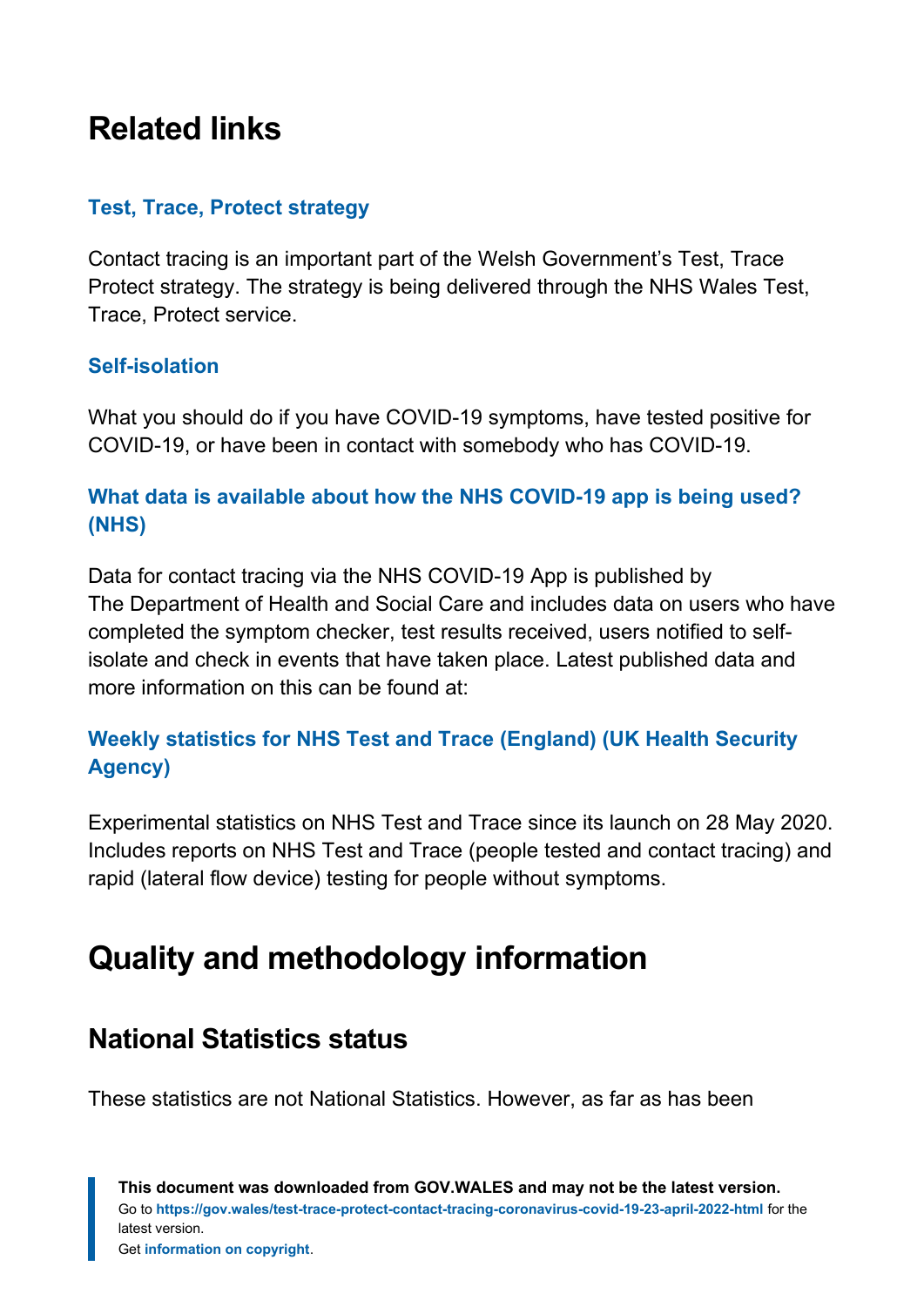practicable, they have been collected and validated in accordance with the pillars and principles within the **[Code of Practice for Statistics](https://code.statisticsauthority.gov.uk/)**. We continue to develop the data collection and quality assurance process to improve the data.

These statistics have been produced quickly in response to developing world events.

# **Well-being of Future Generations Act**

The Well-being of Future Generations Act 2015 is about improving the social, economic, environmental and cultural wellbeing of Wales. The Act puts in place seven wellbeing goals for Wales. These are for a more equal, prosperous, resilient, healthier and globally responsible Wales, with cohesive communities and a vibrant culture and thriving Welsh language. Under section (10)(1) of the Act, the Welsh Ministers must (a) publish indicators ("national indicators") that must be applied for the purpose of measuring progress towards the achievement of the wellbeing goals, and (b) lay a copy of the national indicators before Senedd Cymru. Under section 10(8) of the Well-being of Future Generations Act, where the Welsh Ministers revise the national indicators, they must as soon as reasonably practicable (a) publish the indicators as revised and (b) lay a copy of them before the Senedd. These national indicators were laid before the Senedd in 2021. The indicators laid on 14 December 2021 replace the set laid on 16 March 2016.

Information on the indicators, along with narratives for each of the wellbeing goals and associated technical information is available in the **[Wellbeing of](https://gov.wales/wellbeing-wales) [Wales report](https://gov.wales/wellbeing-wales)**.

Further information on the **[Well-being of Future Generations \(Wales\) Act](https://gov.wales/well-being-future-generations-wales-act-2015-guidance) [2015](https://gov.wales/well-being-future-generations-wales-act-2015-guidance)**.

The statistics included in this release could also provide supporting narrative to the national indicators and be used by public services boards in relation to their local wellbeing assessments and local wellbeing plans.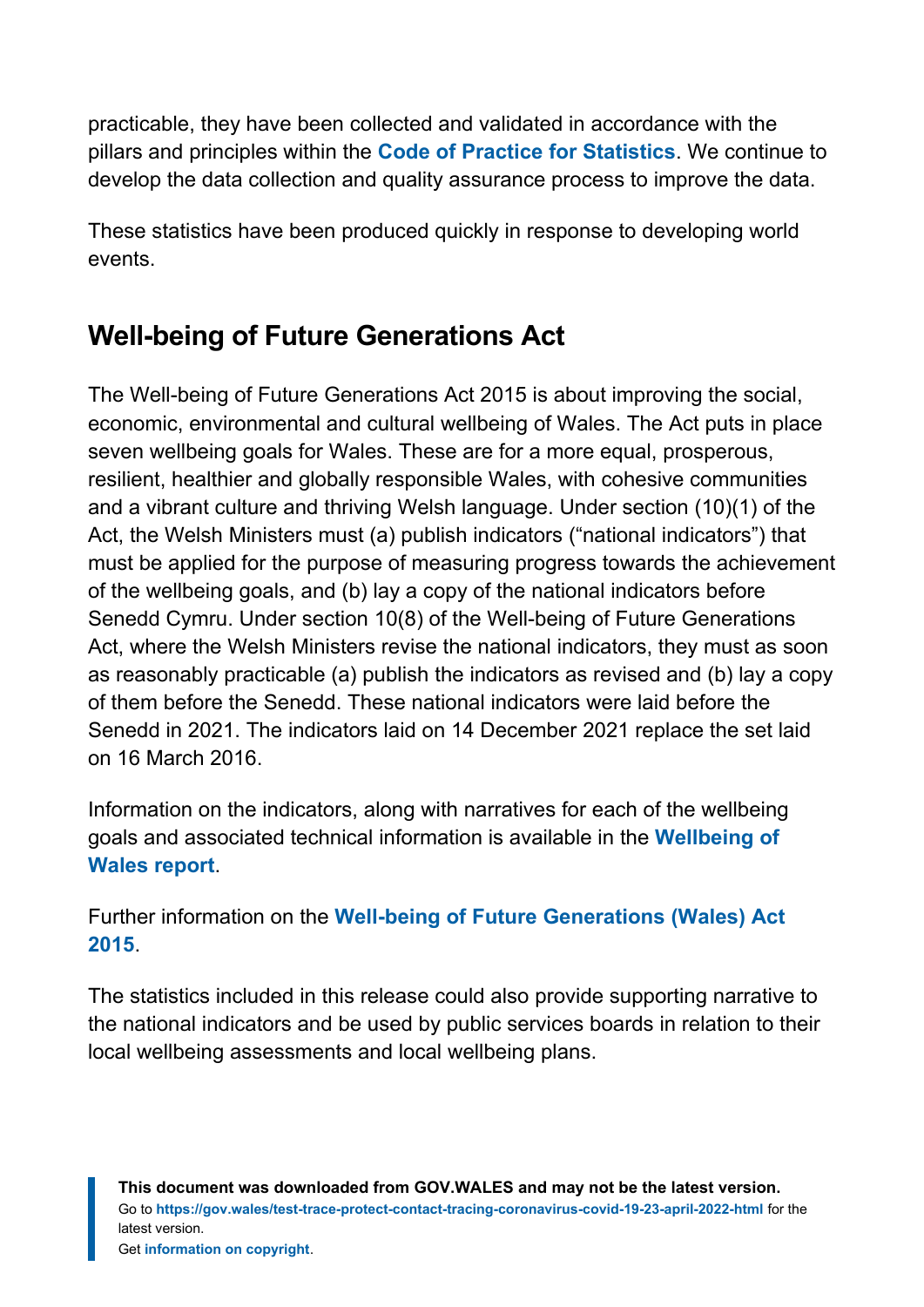### **Further information**

For information and advice on contact tracing please refer to our **[Test, trace,](https://gov.wales/test-trace-protect-coronavirus) [protect: coronavirus](https://gov.wales/test-trace-protect-coronavirus)** guidance page.

#### **We want your feedback**

We welcome any comments or feedback on how you use these releases, and any changes to them via **[kas.covid19@gov.wales](mailto:KAS.COVID19@gov.wales)**.

# <span id="page-20-0"></span>**Next Update**

Thursday 12 May 2022

# <span id="page-20-1"></span>**Contact details**

For queries about the data Statistician: Ryan Pike Telephone: 0300 025 6415 Email: **[kas.covid19@gov.wales](mailto:kas.covid19@gov.wales)**

Media: 0300 025 8099

SFR 127/2022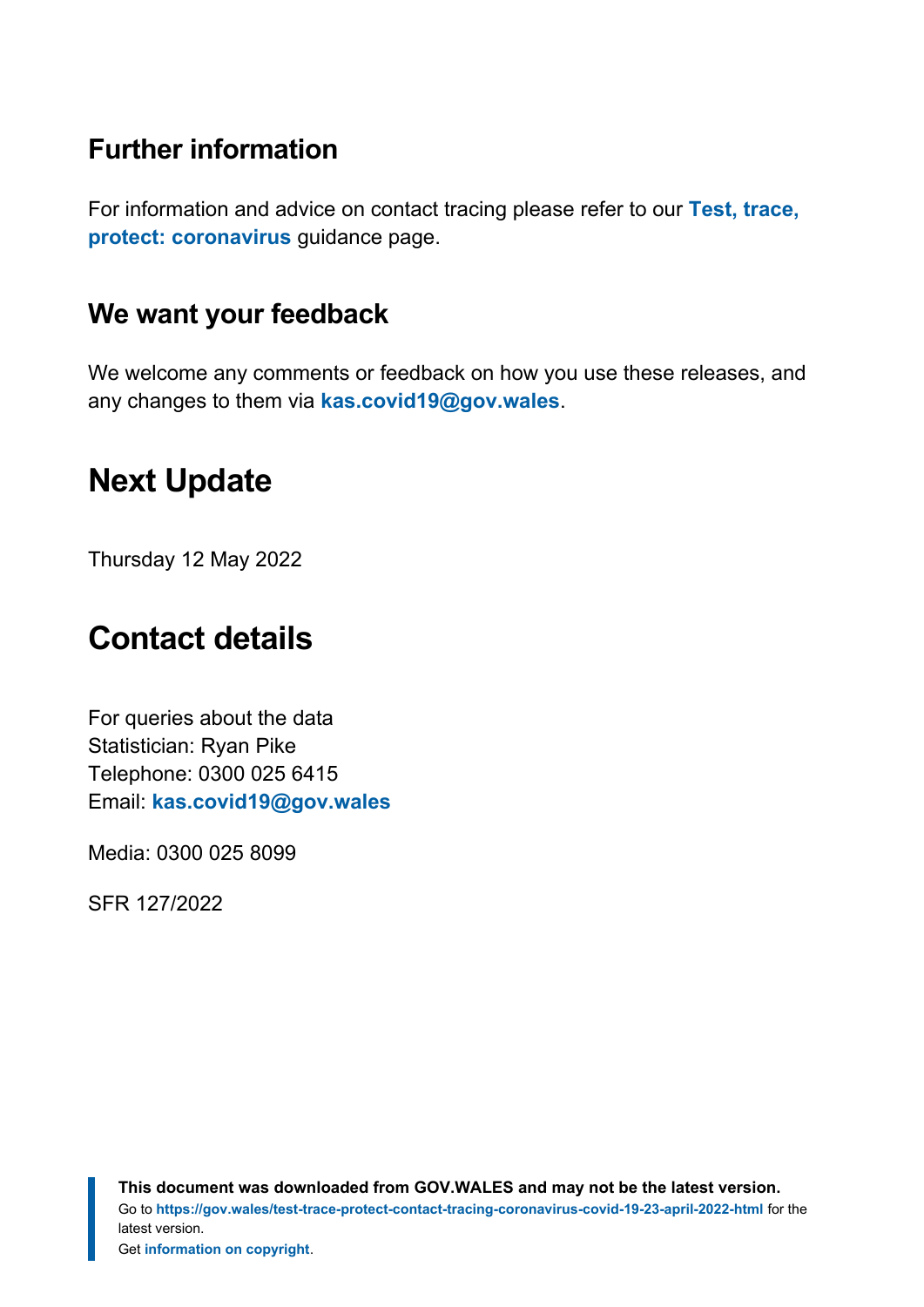# **About this document**

This document is a copy of the web page **[Test, Trace, Protect \(contact](https://gov.wales/test-trace-protect-contact-tracing-coronavirus-covid-19-23-april-2022-html) [tracing for coronavirus \(COVID-19\)\): up to 23 April 2022](https://gov.wales/test-trace-protect-contact-tracing-coronavirus-covid-19-23-april-2022-html)** downloaded.

Go to **[https://gov.wales/test-trace-protect-contact-tracing-coronavirus](https://gov.wales/test-trace-protect-contact-tracing-coronavirus-covid-19-23-april-2022-html)[covid-19-23-april-2022-html](https://gov.wales/test-trace-protect-contact-tracing-coronavirus-covid-19-23-april-2022-html)** for the latest version.

This document may not be fully accessible, for more information refer to our **[accessibility statement](https://gov.wales/accessibility-statement-govwales)**.

Get **[information on copyright](https://gov.wales/copyright-statement)**.